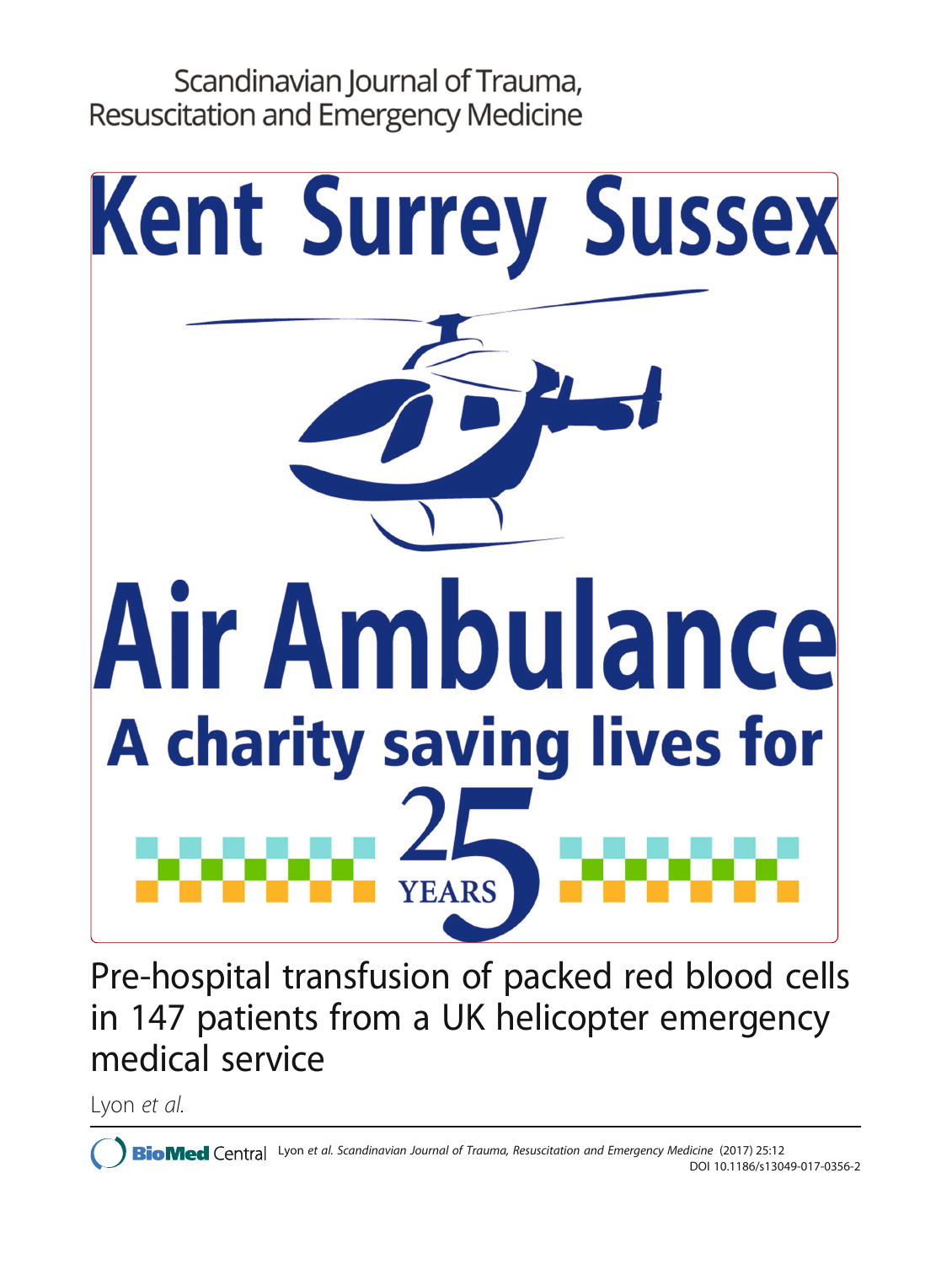# **ORIGINAL RESEARCH CONSUMING ACCESS**



# Pre-hospital transfusion of packed red blood cells in 147 patients from a UK helicopter emergency medical service

Richard M. Lyon<sup>1,3\*</sup>, Eleanor de Sausmarez<sup>1</sup>, Emily McWhirter<sup>1,3</sup>, Gary Wareham<sup>1</sup>, Magnus Nelson<sup>1</sup> , Ashley Matthies<sup>2</sup>, Anthony Hudson<sup>2</sup>, Leigh Curtis<sup>1</sup>, Malcolm Q. Russell<sup>1</sup> on behalf of Kent, Surrey & Sussex Air Ambulance Trust

# Abstract

Background: Early transfusion of packed red blood cells (PRBC) has been associated with improved survival in patients with haemorrhagic shock. This study aims to describe the characteristics of patients receiving pre-hospital blood transfusion and evaluate their subsequent need for in-hospital transfusion and surgery.

Methods: The decision to administer a pre-hospital PRBC transfusion was based on clinical judgment. All patients transfused pre-hospital PRBC between February 2013 and December 2014 were included. Pre-hospital and in-hospital records were retrospectively reviewed.

Results: One hundred forty-seven patients were included. 142 patients had traumatic injuries and 5 patients had haemorrhagic shock from a medical origin. Median Injury Severity Score was 30. 90% of patients receiving PRBC had an ISS of >15. Patients received a mean of 2.4(±1.1) units of PRBC in the pre-hospital phase. Median time from initial emergency call to hospital arrival was 114 min (IQR 103–140). There was significant improvement in systolic  $(p < 0.001)$ , diastolic (p < 0.001) and mean arterial pressures (p < 0.001) with PRBC transfusion but there was no difference in HR ( $p = 0.961$ ). Patients received PRBC significantly faster in the field than waiting until hospital arrival. At the receiving hospital 57% required an urgent surgical or interventional radiology procedure. At hospital arrival, patients had a mean lactate of 5.4(±4.4) mmol/L, pH of 6.9(±1.3) and base deficit of −8.1(±6.7). Mean initial serum adjusted calcium was 2.26(±0.29) mmol/L. 89% received further blood products in hospital. No transfusion complications or significant incidents occurred and 100% traceability was achieved.

Discussion: Pre-hospital transfusion of packed red cells has the potential to improvde outcome for trauma patients with major haemorrhage. The pre-hospital time for trauma patients can be several hours, suggesting transfusion needs to start in the pre-hospital phase. Hospital transfusion research suggests a 1:1 ratio of packed red blood cells to plasma improves outcome and further research into pre-hospital adoption of this strategy is needed.

**Conclusion:** Pre-hospital PRBC transfusion significantly reduces the time to transfusion for major trauma patients with suspected major haemorrhage. The majority of patients receiving pre-hospital PRBC were severely injured and required further transfusion in hospital. Further research is warranted to determine which patients are most likely to have outcome benefit from pre-hospital blood products and what triggers should be used for pre-hospital transfusion.

Keywords: Haemorrhage, Pre-hospital care, Trauma

\* Correspondence: [Richardl@kssairambulance.org.uk](mailto:Richardl@kssairambulance.org.uk) <sup>1</sup>

Lane, Marden, Kent TN12 9QJ, UK

<sup>3</sup>University of Surrey, Surrey, UK

Full list of author information is available at the end of the article



© The Author(s). 2017 **Open Access** This article is distributed under the terms of the Creative Commons Attribution 4.0 International License [\(http://creativecommons.org/licenses/by/4.0/](http://creativecommons.org/licenses/by/4.0/)), which permits unrestricted use, distribution, and reproduction in any medium, provided you give appropriate credit to the original author(s) and the source, provide a link to the Creative Commons license, and indicate if changes were made. The Creative Commons Public Domain Dedication waiver [\(http://creativecommons.org/publicdomain/zero/1.0/](http://creativecommons.org/publicdomain/zero/1.0/)) applies to the data made available in this article, unless otherwise stated.

<sup>&</sup>lt;sup>1</sup> Kent, Surrey & Sussex Air Ambulance Trust, Wheelbarrow Park Estate, Pattenden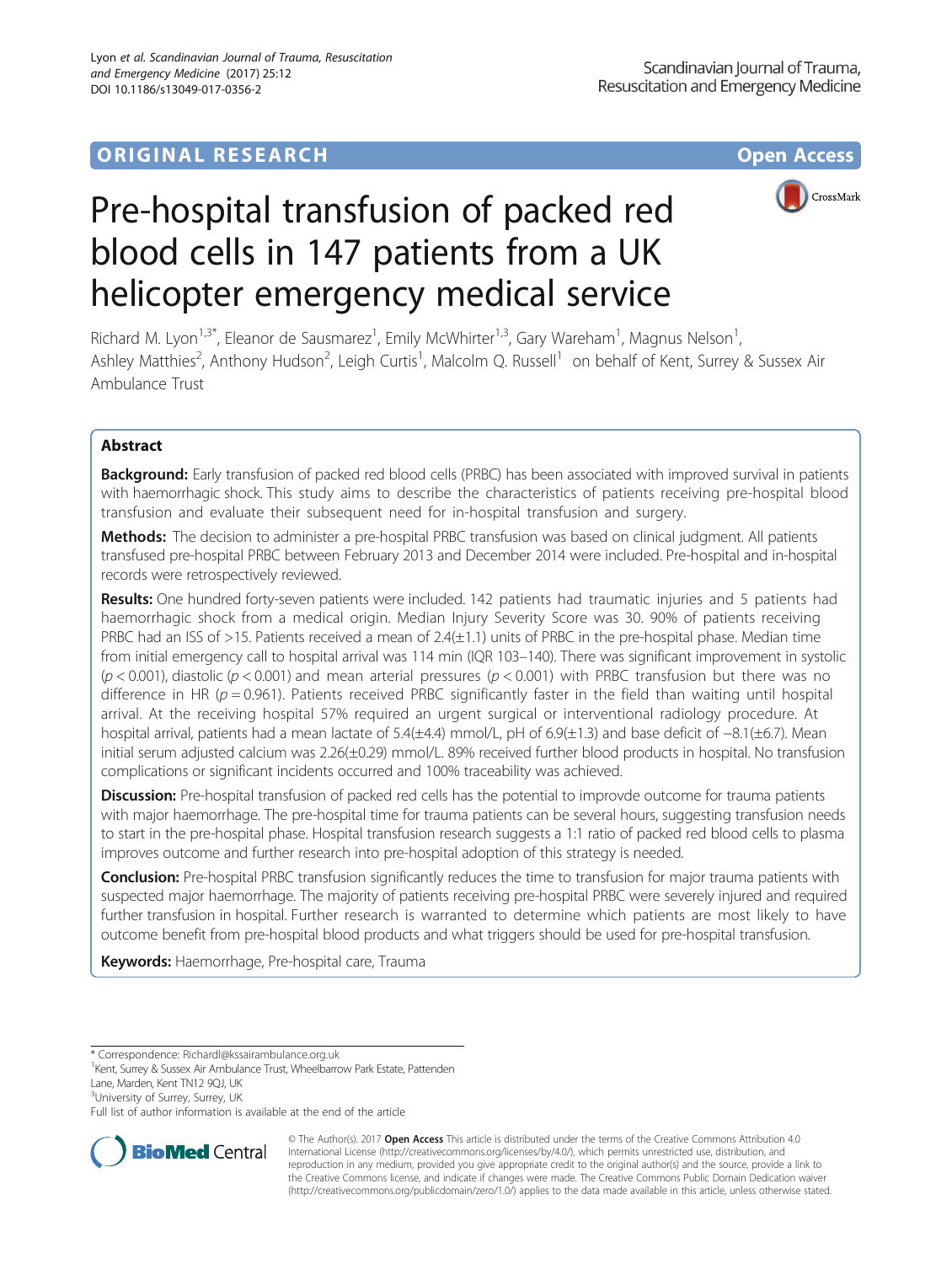# Background

Haemorrhage is one of the leading causes of death in major trauma patients [[1\]](#page-8-0). Major haemorrhage is defined as bleeding in excess of 150 mL/min or 50% of the patient's total blood volume in less than 3 h [[2\]](#page-8-0). Cardiac arrest as a result of major haemorrhage contributes to a significant proportion of pre-hospital trauma deaths and has been shown to have a poor outcome [\[1](#page-8-0)]. Uncontrolled haemorrhage may result in the development of the lethal triad of hypothermia, coagulopathy and acidosis. Each of these physiological disturbances contributes to the development of acute traumatic coagulopathy. Hypoperfusion leads to cellular hypoxia, leading to anaerobic metabolism and a metabolic acidosis. Anaerobic metabolism will also limit endogenous heat production exacerbating any hypothermia, which will worsen coagulopathy [[3\]](#page-8-0). This worsening cycle can rapidly result in death unless haemorrhage is stopped, resuscitation commenced and the coagulopathic state reversed [\[4](#page-8-0)].

The management of hypotensive trauma patients has changed significantly in recent years, particularly with new research and innovation from the military conflict zones. New strategies include minimal crystalloid resuscitation and earlier blood product transfusion with rapid transfer for damage control resuscitation [\[5](#page-8-0)]. Historically, crystalloids have commonly been administered to trauma patients with suspected bleeding in the prehospital phase. However, the administration of crystalloid fluids alone can result in dilutional anaemia, dilutional coagulopathy and reduced blood oxygen carrying capacity [\[6](#page-8-0)]. The use of Packed Red Blood Cells (PRBC) provides more effective volume expansion and increased oxygen carrying capacity [[7\]](#page-8-0) and is therefore routinely used during hospital resuscitation of the major trauma patient, with major trauma centres storing PRBC for immediate administration. For patients in traumatic cardiac arrest, administration of PRBC is more likely to achieve a return of spontaneous circulation than a crystalloid or colloid infusion [[8\]](#page-8-0).

Early transfusion of PRBC in patients with major haemorrhage following trauma has been shown to improve outcome [\[7](#page-8-0)]. Depending on geography, major trauma victims must often be transported significant distances to hospital. If PRBC are to be administered early, it is likely they will need to be given in the pre-hospital phase in these patients. Helicopter Emergency Medical Service (HEMS) teams have begun to transfuse PRBC with initial research showing favourable outcomes [[9](#page-8-0)– [13\]](#page-9-0). Brown et al. [\[13](#page-9-0)] matched patients receiving early PRBC transfusion to controls and showed an increased 24-h survival, lower odds ratio of shock and decreased 24-h PRBC requirement. In patients presenting in cardiac arrest following trauma, without the option of prehospital PRBC transfusion, Lockey et al. [\[1](#page-8-0)] reported that 7.5% survived to hospital discharge and Willis et al. reported a 5% survival rate to discharge [\[14](#page-9-0)]. More recently Weaver et al. [\[9](#page-8-0)] reported a return a spontaneous circulation rate of 45% in patients who suffered traumatic cardiac arrest on scene and received PRBC, inferring that PRBC may be responsible for the improved resuscitation in this cohort.

There are several barriers to pre-hospital blood product transfusion. These include expense, risk of transfusion reactions and disease transmission, short shelf-life and concerns over wastage, problematic storage and the need to achieve complete traceability [\[12](#page-9-0)].

A potential complication associated with PRBC transfusion is hypocalcaemia. The influence of PRBC on serum calcium levels is largely due to the addition of citrate. Recipient citrate levels can accumulate in massive transfusion [\[15](#page-9-0)]. Increased plasma citrate leads to chelation of calcium ions. Hypocalcaemia is potentially detrimental to the trauma patent as calcium regulation is critical for normal cell function, neural transmission, membrane stability, bone structure, blood coagulation and intracellular signalling [\[16\]](#page-9-0). It is associated with increased mortality from increased risk of arrhythmia and a decrease in cardiac contractility [\[15](#page-9-0)]. Calcium is a potent inotrope and severe cardiac depression and hypotension can result from low levels [[17\]](#page-9-0).

The UK military currently recommends that ionised calcium levels should be kept above 1.0 mmol/L by the administration of 10 mL of 10% calcium chloride with each "shock pack" (specified pre-packed blood products for rapid issue: initially 2 units PRBC and 2 units Fresh Frozen Plasma (FFP)) [[18\]](#page-9-0).

Studies to evaluate the outcome of major trauma patients who receive pre-hospital PRBC versus crystalloid are on-going and the optimum triggers to initiate pre-hospital transfusion remain unknown.

Understanding which patients have an on-going transfusion requirement upon hospital arrival, will help inform pre-hospital transfusion practice, in particularly guiding transfusion triggers.

The aim of this study is to describe the characteristics, physiology, clinical interventions and outcomes of civilian trauma patients receiving pre-hospital PRBC from a UK Helicopter Emergency Medical Service (HEMS).

# Methods

#### Setting

Kent, Surrey & Sussex Air Ambulance Trust (KSSAAT) provides two doctor-paramedic teams, one of which operates 24-h a day and the other 12-h a day. The teams can deploy by helicopter or response car. The KSSAAT HEMS service provides enhanced pre-hospital medical care to south east England, a static population of approximately 4.3 million and a transient population of up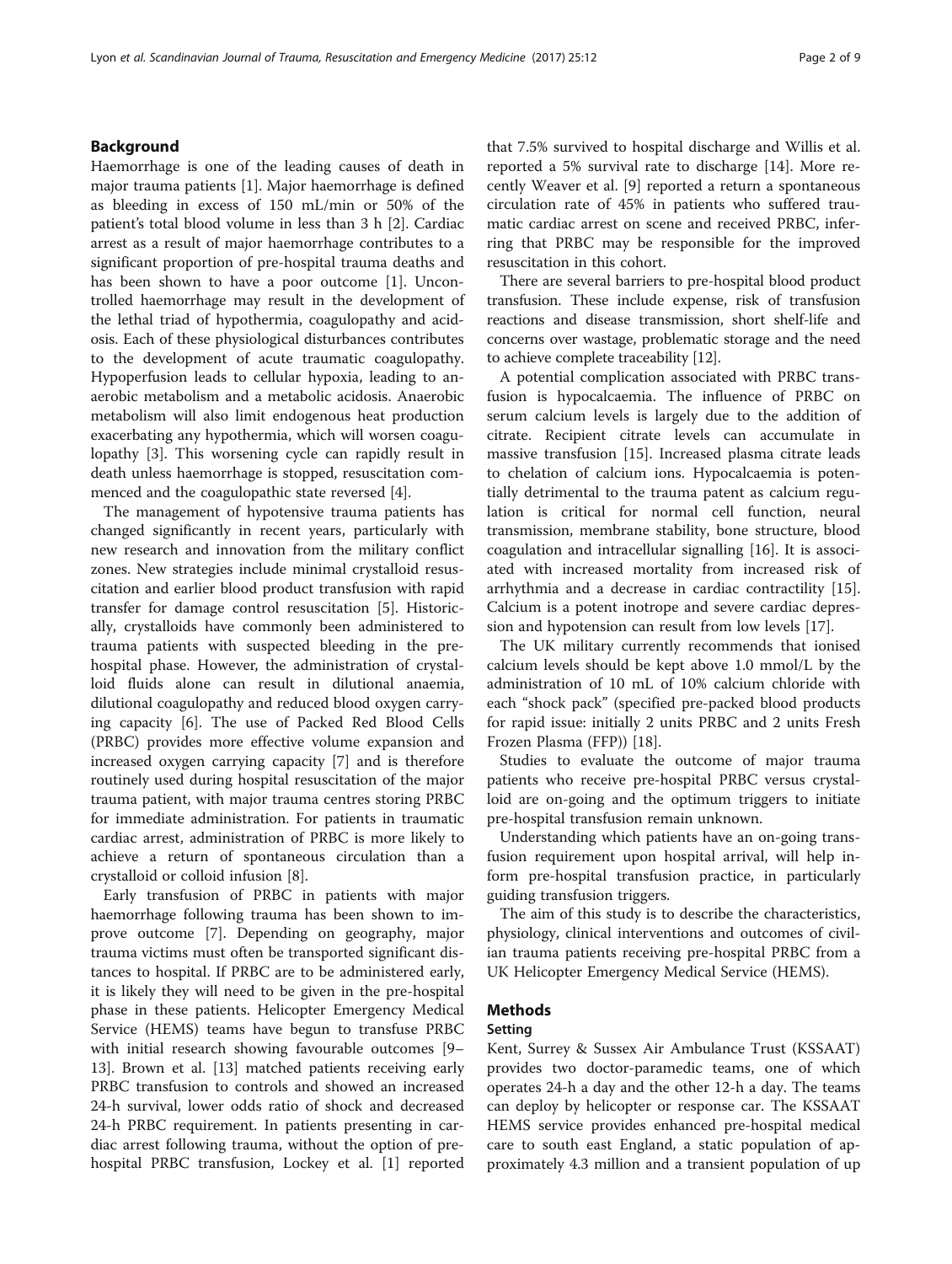to a total of 10 million. This area consists of both urban and rural areas and is served by Major Trauma Centres in London, Brighton and Southampton [\[19](#page-9-0)]. Patient transport to hospital can be by air or road, depending on geography, weather, time of day and hospital helipad availability. On average, patients are 44 km in linear distance from incident scene to receiving hospital and have an average primary transfer time of 30 min to hospital by air or road. The maximum road transfer time is approximately 1 h 45 min from the furthest geographical point of the region. Statistics from The National Audit Office suggest that in this region of the UK, there are approximately 630 cases of major trauma annually [[20](#page-9-0)].

In February 2013, KSS HEMS started carrying four units of PRBC, based on current hospital and military guidance and a pragmatic view of the published literature. PRBC are provided by two nearby hospital transfusion laboratories and procedures are in place to ensure full traceability of units and compliance with the Blood Safety and Quality Regulations (2005) and Medicines and Healthcare Products Regulatory Agency [\[21](#page-9-0)].

The decision on-scene to administer blood is made by the HEMS team in accordance with the relevant KSS HEMS Standard Operating Procedure (SOP). The SOP states that a pre-hospital blood transfusion is indicated for patients showing signs of severe haemorrhagic shock following trauma. The clinical assessment of this is based on history, mechanism of injury, patient physiology and response to resuscitative efforts (e.g. lack of response to fluid given by other pre-hospital providers). Permissive hypotension is practised and currently ventilated patients receive blood products to achieve a radial pulse/blood pressure 80 mmHg only. In patients with an isolated head injury, the target is for a systolic above 100 mmHg. A key trigger for initiating blood transfusion in the ventilated patient is therefore loss of radial pulse. In the awake blunt trauma patient, loss of verbal contact is used as a trigger. In a patient with penetrating torso trauma, packed cells are used to maintain a central (carotid) pulse only.

In addition, the SOP states that tranexamic acid should be given if PRBC are transfused, and that PRBC should be transfused warm, via a filtered blood administration set, at an appropriate rate based on patient physiology. KSSAAT currently use the Belmont Buddy Lite system to administer warmed blood products. All patients should be 'packaged' with bubble-wrap and a warming mat regardless of time of year, to minimise heat loss and hypothermia.

# Study subjects

All patients who received pre-hospital PRBC from KSS HEMS between 1<sup>st</sup> February 2013 and 10<sup>th</sup> December 2014 (677 days) were included in the data set as a convenience sample. A HEMS paramedic in the ambulance emergency operations control room screened all incoming calls to identify missions appropriate for HEMS. In addition, local ambulance crews could request HEMS' attendance. In the 2014 calendar year, KSS HEMS attended 1712 incidents [[22\]](#page-9-0). Patient data for all HEMS missions are routinely entered onto a specific HEMS database.

### Data collection

Patient demographic and clinical data were collected for all patients who received blood products. Data obtained from HEMSbase was analysed retrospectively. Data fields analysed included sex, age, mechanism of injury, scene distances and times, HEMS' arrival time, physiology, HEMS' interventions, reason for transfusion, pretransfusion physiology, number of units of PRBC and pre-hospital response to PRBCs.

In-hospital data and outcomes were obtained retrospectively from in-hospital records. The data fields analysed included physiology on arrival, initial blood gas results, blood products transfused in the Emergency Department, blood products transfused in the first 24 h, surgical and interventional radiology procedures, post-Emergency Department destination, 6 h mortality, 28 day mortality, Intensive Treatment Unit length of stay and hospital length of stay. Massive transfusion was defined as either 5 units PRBCs in the Emergency Department or 10 units PRBCs in 24 h [[23\]](#page-9-0) (including those units given by HEMS). The Injury Severity Score (ISS) score at hospital arrival was recorded.

#### Statistical analysis

Patient characteristics and outcomes are reported using descriptive statistics with mean (with SDs) and median (with IQR). Parametric data were analysed using unpaired t-tests or ANOVAs with Bonferroni post-hoc testing. Shapiro-Wilk and Kolmogorov-Smirnov tests were performed on all parametric data to check for normality. The level of significance was set at  $p \le 0.05$ . Data was entered into Microsoft Office Excel Spreadsheet (Microsoft Corporation, Version 7). All other data analysis performed on SPSS (IBM, Version 22) for Windows.

#### Ethical approval

This study met UK National Institute for Health Research criteria for a service evaluation. All the data utilised for this study was routinely collected as part of standard pre-hospital and hospital patient data collection. Formal ethical approval was therefore not required as criteria for service evaluation were met. The study was registered with St George's NHS Trust and the University of Surrey as a service evaluation.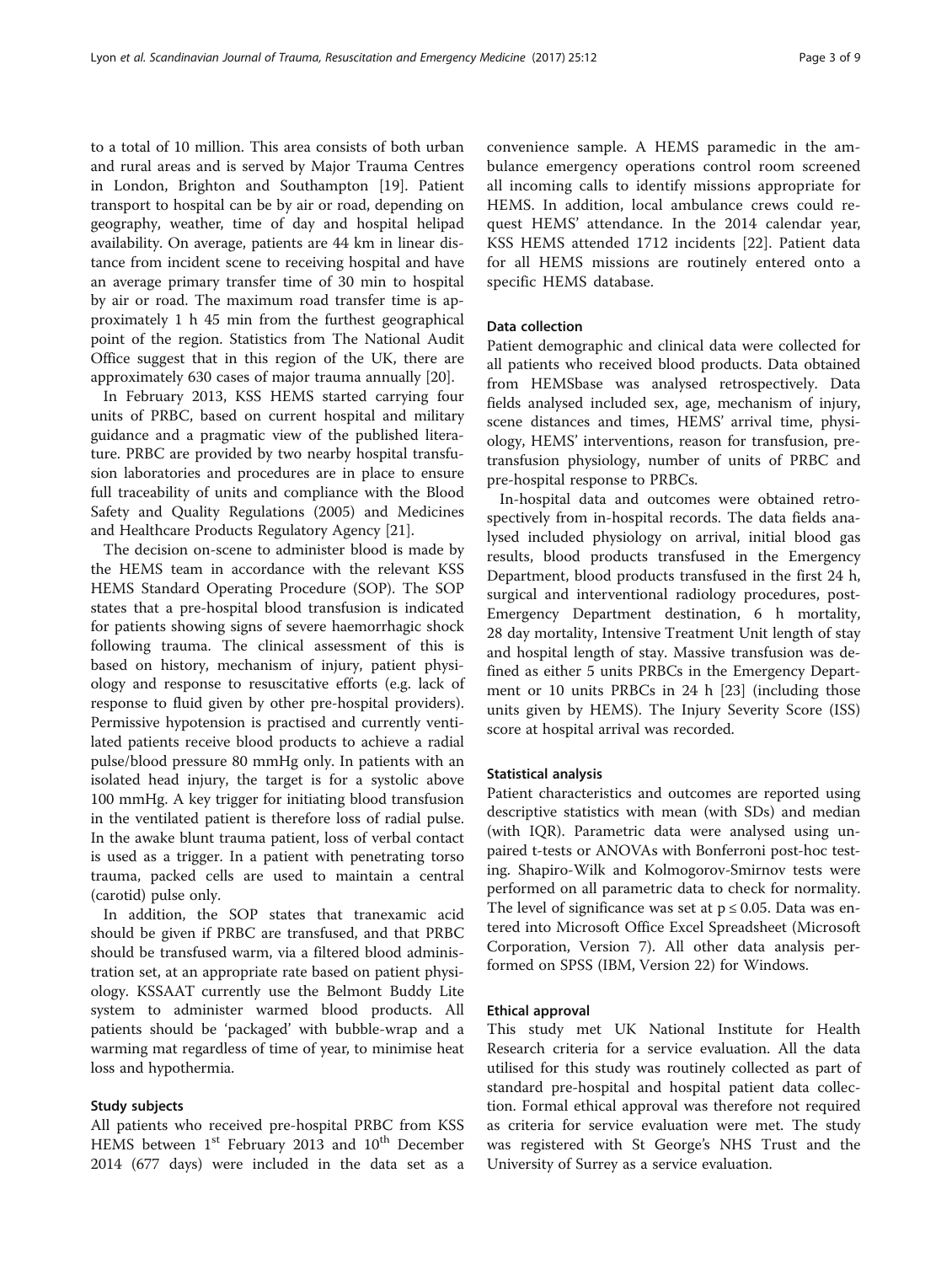# Results

One hundred forty-seven patients were transfused PRBC during the study period. 114 patients were male (78%). Median age was 42 years (range 9–92 years).

Pre-hospital data were obtained for all 147 patients, but of the 109 (74%) patients taken to hospital, records were only available for 85 (78%) of these. 38 (26%) patients were declared deceased on scene.

All patients were thought to be suffering with traumatic haemorrhagic shock except for 5 (3%). These were made up of 2 gastrointestinal bleeds, 2 suspected ruptured abdominal aortic aneurysms and 1 ruptured abscess/pseudoaneurysm in an injecting drug user. One of these patients was declared deceased on scene.

Of the 142 traumatic injuries, 128 were of blunt mechanism of injury (90%) and 103 (73%) were involved in Road Traffic Collisions (RTC). Patients had a median ISS of 33 and 90% had an ISS of greater than 15. A summary of injury mechanism is given in Table 1. A summary of included patients is shown in Fig. [1](#page-5-0).

#### Pre-hospital cardiac arrest

On HEMS arrival, 103 (70%) of patients had spontaneous circulation. Circulation was lost in 16 (16%) patients, but return of spontaneous circulation was achieved in 10 (63%) of these. 5 (31%) of these patients were subsequently declared deceased on scene. One patient never regained spontaneous circulation but was taken to the Emergency Department where they were declared deceased. Of the 44 (30%) of patients without spontaneous circulation on HEMS arrival, return of spontaneous circulation was achieved in 6 (14%). 33 (75%) were declared deceased on scene and the remaining 5 (11%) never regained circulation but were

Table 1 Mechanism of injury. Note 1 patient did not have a mechanism of injury documented

| Mechanism of Injury              | Number         | $\%$ |
|----------------------------------|----------------|------|
| RTC Car Passenger/Driver         | 42             | 28.6 |
| RTC Pedestrian                   | 29             | 19.7 |
| RTC Motorcyclist                 | 26             | 17.7 |
| Fall from Height                 | 17             | 11.6 |
| Stabbing (Central or Peripheral) | 9              | 6.1  |
| <b>RTC Cyclist</b>               | 6              | 4.1  |
| Hit by Train                     | 5              | 3.4  |
| Spontaneous, non-traumatic bleed | 5              | 3.4  |
| Machinery/Crush injury           | 3              | 2.0  |
| Shooting                         | $\mathfrak{D}$ | 1.4  |
| Assaulted                        | 1              | 0.7  |
| Burns and abdominal stabbing     | 1              | 0.7  |
| Fall from standing               | 1              | 0.7  |

taken to hospital and were then declared deceased in the Emergency Department.

Patients received a mean (SD) 2.4 (±1.1) units of PRBC. The frequency distribution of transfused PRBC is shown in Fig. [2.](#page-5-0) A single patient received 5 units as two HEMS teams were present at the same incident, so two PRBC supplies were available.

Of the 147 patients to receive pre-hospital PRBC, 56 (38%) patients had a transfusion initiated because they had no palpable central pulse. The other reasons cited for starting transfusion included a measured drop in non-invasive blood pressure (39.9%), loss of peripheral pulse (9.1%), tachycardia (2.0%) and a loss of verbal contact (1.4%). For 9.6% patients it was a combination of these reasons.

Other pre-hospital interventions in this group included RSI (50%), thoracostomies (66%) and resuscitative thoracotomy (4%).

## Transport to hospital

One hundred nine (74%) patients were taken to hospital. Median straight line distance from scene to the receiving hospital was  $43.8$  km by air (IQR  $27.6 - 72.4$ ) and 55.4 km by road (IQR 36.9 – 84.7). Median time from '999' call to hospital arrival was 114 min (IQR 103–140 min). Median (IQR) time for HEMS team to reach the patient after initial '999' call was 34.5 (25.0 – 48.8) minutes. Patients were therefore able to receive PRBC significantly faster than had pre-hospital PRBC not been available. A summary of the demographics and clinical interventions is shown in Table [2](#page-6-0).

## Hospital care

Of the 109 patients taken to hospital, full records were available for 75 (68%).

# Pre-hospital patient physiology

Figure [3](#page-7-0) shows the difference between physiology at the time of HEMS' arrival; initiation of PRBC transfusion; and arrival at the Emergency Department. Patients transfused with PRBC showed significant increase in systolic ( $p < 0.001$ ), diastolic ( $p < 0.001$ ) and mean arterial blood pressures  $(p < 0.001)$  between the time immediately before transfusion and the time of arrival at the Emergency Department. There was no difference in  $HR (p = 0.96).$ 

# At hospital

Of the blood gases taken on arrival at hospital, 50% were arterial in nature and 50% venous, for which the mean values are shown in Table [3](#page-7-0).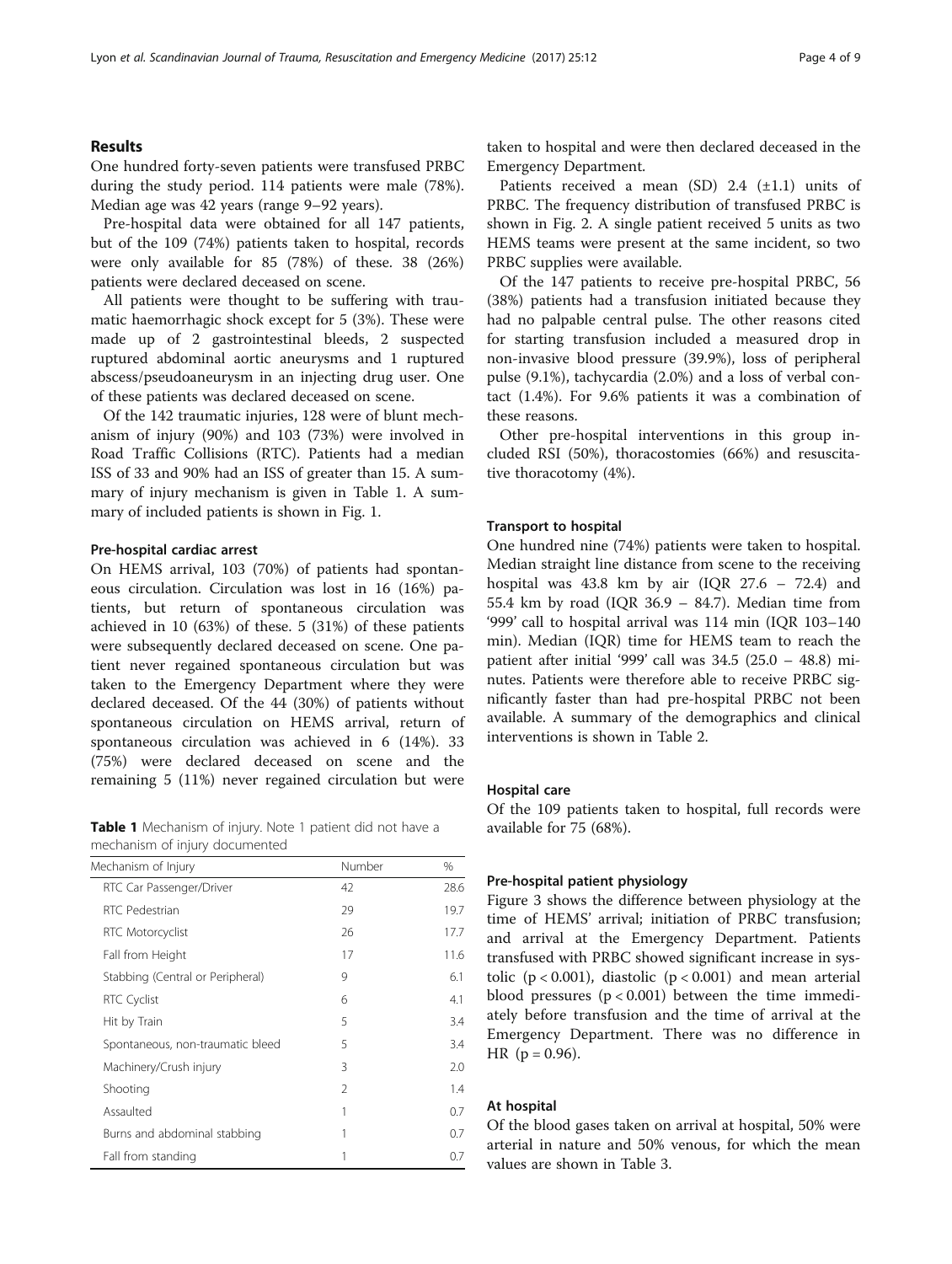<span id="page-5-0"></span>

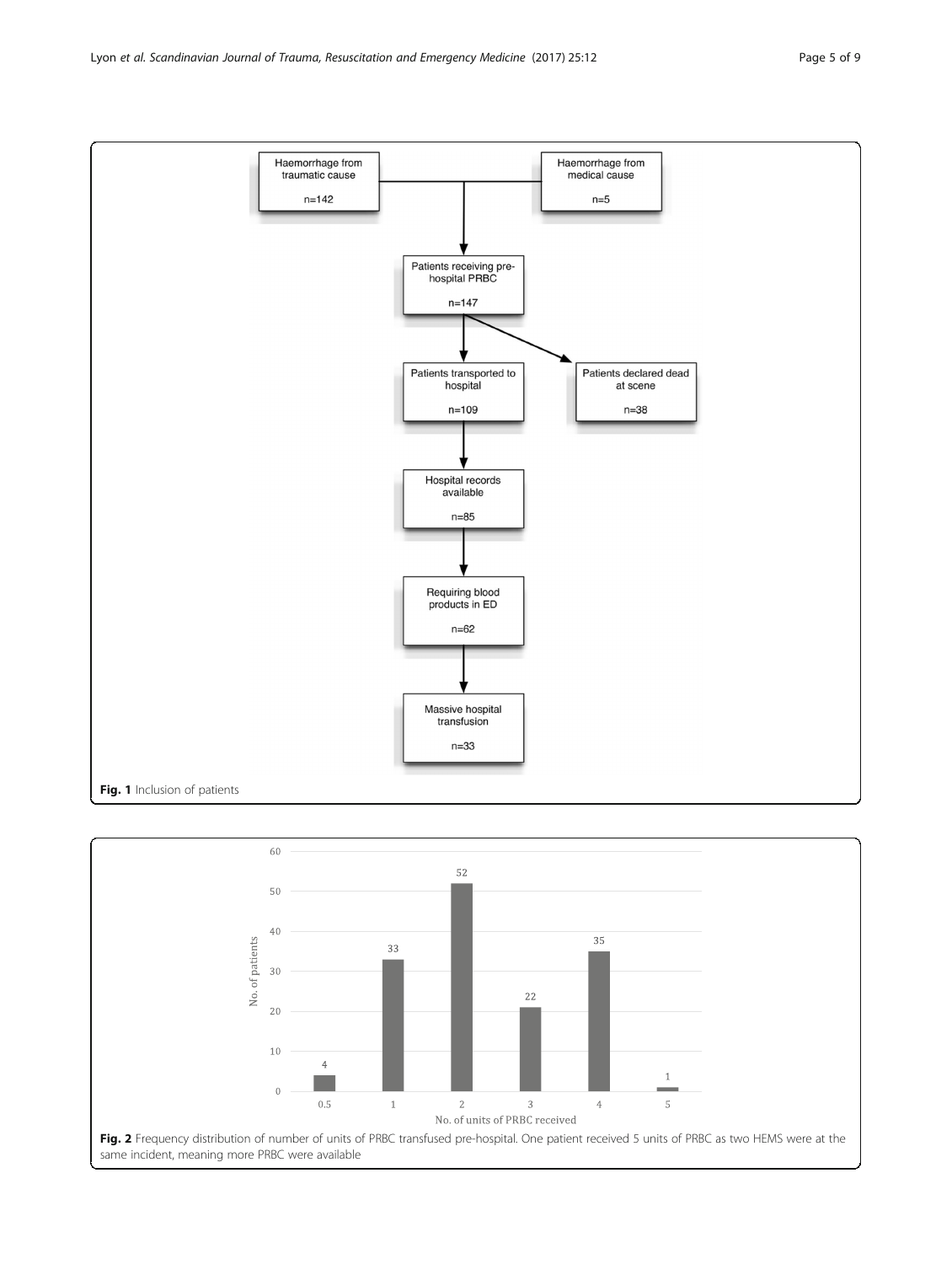<span id="page-6-0"></span>Table 2 Summary of patients receiving pre-hospital PRBC

| No. of patients administered PRBCs                                            | 147                    |  |
|-------------------------------------------------------------------------------|------------------------|--|
| Male sex $n$ (%)                                                              | 114 (78%)              |  |
| Mean age years (range)                                                        | 42.3 (9-92 years)      |  |
| Penetrating injury n (%)                                                      | 14 (10%)               |  |
| Blunt injury n (%)                                                            | 128 (87%)              |  |
| Non-injury $n$ (%)                                                            | 5(3%)                  |  |
| RTC related $n$ (%)                                                           | 103 (73%)              |  |
| Mean units PRBCs administered (SD)                                            | 2.4(1.1)               |  |
| Received RSI n (%)                                                            | 73 (50%)               |  |
| Thoracostomy n (%)                                                            | 97 (66%)               |  |
| Thoracotomy n (%)                                                             | 6(4%)                  |  |
| Median distance to major trauma<br>centre (IQR) in km                         | 43. $8(27.6 - 72.4)$   |  |
| Median (IOR) time from 999 call<br>to HEMS arrival in mins                    | $34.5(25.0 - 48.8)$    |  |
| Median (IQR) HEMS scene time in mins                                          | $46.0$ (34.5 – 63.0)   |  |
| Median (IOR) time from HEMS arrival to<br>receiving hospital in mins          | $76.0$ (66.0 - 98.0)   |  |
| Median (IQR) time from '999' call to<br>arrival at receiving hospital in mins | $114.0(103.0 - 140.0)$ |  |

## In-hospital transfusion

Further blood product data was available for 70 (82.3%) of those patients taken to hospital. Of these, 62 (89%) went on to have further blood products and 33 (47%) went on to have a massive transfusion. 7 patients (4% of those transfused pre-hospital) did not receive any blood products in hospital.

#### In-hospital intervention

For the patients whose hospital notes were available  $(n = 75)$ , 27 (36%) had surgery and 6 (8%) patients had an interventional radiology procedure directly after moving from the Emergency Department.

Operations were most commonly laparotomies (most commonly for splenectomies); vascular operations for repair to damaged vessels and lone bone fracture fixations. Other procedures included thoracotomy, pelvic fixation, craniotomy and fasciotomy. Some patients had more than one type of surgery. Radiological interventions included embolisation.

The immediate post-Emergency Department destination was Intensive Care for 51%, operating theatre for 29% and the trauma ward for 6%.

#### Patient outcome

Eleven patients (15%) were declared deceased in the Emergency Department. For those admitted alive  $(n =$ 64), median Intensive Care length of stay was 6 days (IQR 2–17) and hospital stay was 18 days (IQR 3–32). 21 patients were transferred to other hospitals. This was for patients

returning to the local hospitals in 57% (including 1 international transfer) and other specialist input in the others. For those who survived to hospital, survival at 6 h postarrival was 84% and at 28 days was 70%.

The patients in this study had a mean ionised calcium of 1.1 mmol/L on arrival in the Emergency Department. Blood gas calcium was significantly lower with increasing volume of PRBCs transfused ( $p = 0.03$ ).

100% traceability of pre-hospital PRBC was achieved. There were no protocol violations. Eight units of PRBC were wasted soon after introduction of the transfusion protocol due to user error. No immediate transfusion complications or high-risk incidents occurred.

# Discussion

The majority of patients attended by the HEMS team in this cohort were severely injured with a mean (SD) ISS of 32.9 ( $\pm$ 13.41) and 90% of patients had an ISS of >15. Administering PRBC in the pre-hospital setting was able to significantly reduce the time to first transfusion. Without a system of administering pre-hospital blood products, the majority of these severely injured patients would have a delay of almost 2-h to receive blood products in hospital. A delay of more than an hour to administer PRBC for a seriously injured patient with cardiovascular compromise is likely to adversely affect coagulopathy and outcome. The patients in this cohort showed significant signs of haemorrhagic shock with high levels of serum acidosis, deranged base excess and raised lactate. Given the frequency of transfusion was, on average, every 4.6 days, and the acuity of the patients was so high, it is likely that PRBC transfusion in the prehospital phase does have a role in the management of acutely haemorrhagic patients. Moving forward, recent studies suggest that a 1:1 ratio of PRBC to plasma is likely to be more beneficial when resuscitating patients with haemorrhagic shock. At the time of this evaluation, lyophilised plasma was not available in the UK. KSSAAT are currently evaluating use of lyophilised plasma in the field.

In this study, the majority of patients had a blunt injury with the most common mechanism being involvement in a road traffic collision. This is similar to the injury distribution reported by Sherren et al. [[10\]](#page-9-0) for Sydney HEMS.

Patients with spontaneous circulation on HEMS' arrival who required PRBC showed less physiological shock on arrival at hospital, as evidenced by blood pressure on admission, when compared to pre-hospital observations. This echoes the findings by Brown et al. [[13](#page-9-0)] who found that pre-hospital PRBC transfusion was associated with lower odds of shock and suggests that prehospital transfusion is of value in preventing tissue hypoperfusion.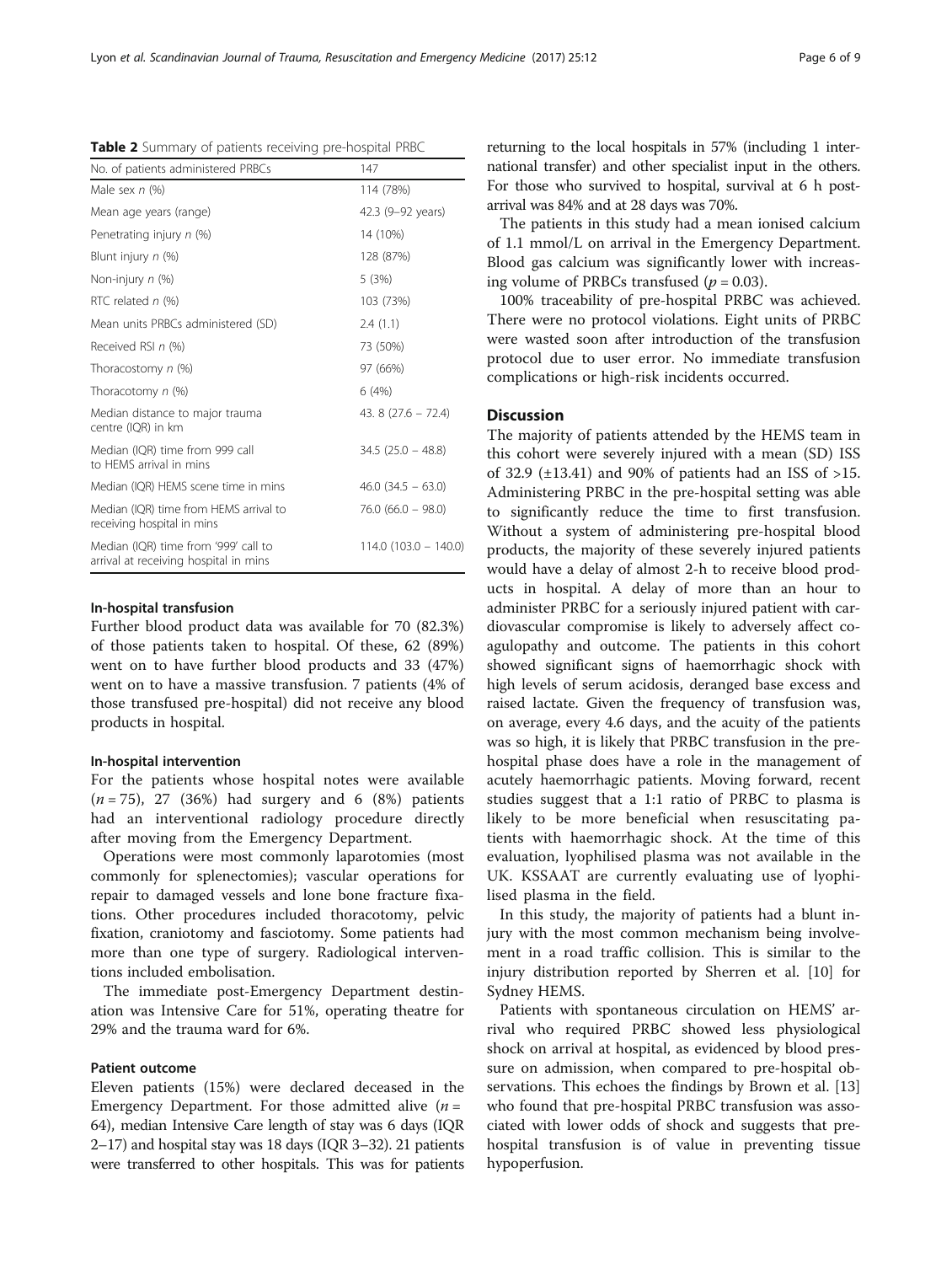<span id="page-7-0"></span>

We found that 89% of patients went on to receive further blood products in the ED, yet only 44% required damage control surgery. This may be that patients received adequate initial resuscitation but further research is required, particularly to guide triggers for transfusion in the pre-hospital and ED settings.

In this study, the group of hypovolaemic traumatic cardiac arrest or peri-arrest patients had poor outcomes as previously described by the literature. However, a ROSC rate of 14% in patients in TCA on HEMS' arrival and 63% for those who suffered a traumatic cardiac arrest in HEMS' presence is above that expected and previously documented [[9,](#page-8-0) [24\]](#page-9-0). Patients in traumatic cardiac arrest following hypovolaemia are unlikely to gain return of spontaneous circulation with a crystalloid infusion and this high return of spontaneous rate may be attributable to blood product use. Further research is required into the pre-hospital management of traumatic cardiac arrest to define which of patients are most likely to benefit from PRBC transfusion.

Early activation of massive transfusion protocols ensures the provision of appropriate blood products quickly. These protocols have been associated with improved survival [\[25](#page-9-0)] through the treatment of intrinsic acute traumatic coagulopathy and prevention the development of dilutional coagulopathy [\[26](#page-9-0)]. Furthermore,

Table 3 Arrival venous blood gas values on arrival at hospital

|                      | Minimum  | <b>Maximum</b> | Mean   | Std. Deviation |
|----------------------|----------|----------------|--------|----------------|
| pH                   | 6.60     | 742            | 715    | 0.17           |
| Base Deficit (mEg/L) | $-28.20$ | 0.40           | $-948$ | 6.82           |
| Lactate (mmol/L)     | 0.90     | 1990           | 527    | 4.08           |

the early recognition of massive haemorrhage should decrease the time to damage control surgery and definitive treatment. Dailey [[27](#page-9-0)] describes one system for activating a massive transfusion protocol (a patient being declared "Code Red") based on patient physiology. 'Code Red' was triggered when a patient had a systolic blood pressure (BP) of less than 90 mmHg with a poor response to initial fluid resuscitation in the context of suspected active haemorrhage. Several scoring systems have been developed to aid the early recognition of acute exsanguination. Brockamp et al. [\[25](#page-9-0)] examined 6 scoring systems and found that those with weighted and the greatest number of parameters performed better. However, many of the parameters, such as haemoglobin, base excess and lactate are not currently measured in the prehospital phase, so for our HEMS teams, the decision to transfuse is based on clinical findings and judgment. Given that 89% of patients given PRBCs in the prehospital phase went on to have further blood products, 44% had an immediate haemorrhage control procedure and 48% met massive haemorrhage definition, we suggest that HEMS teams can reasonably predict the need for massive transfusion based on clinical judgment alone, with loss of radial pulse in a ventilated patient being a useful objective indicator. The addition of near patient testing, may improve accuracy and further research is warranted in this field.

Blood gas ionised calcium was significantly lower with increasing units of transfused PRBCs transfused; an expected relationship due to the addition of citrate into blood products [[2\]](#page-8-0), and fluid resuscitation causing haemodilution of the remaining ions [[28](#page-9-0), [29\]](#page-9-0). Treatment of hypocalcaemia during transfusion is generally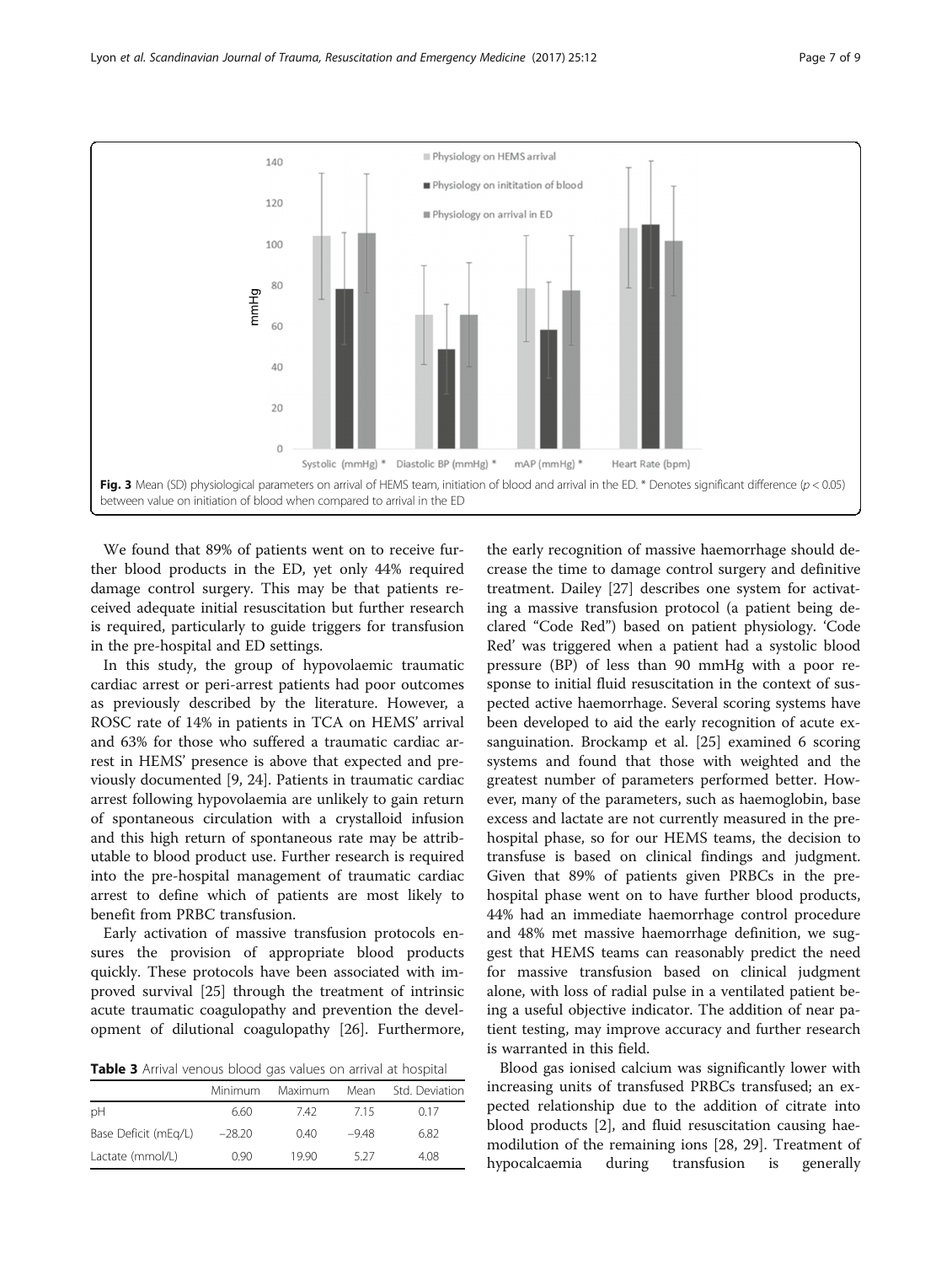<span id="page-8-0"></span>recommended for patients with an ionised calcium below 1.0 mmol/L [\[15](#page-9-0)]. The patients in this study had a mean ionised calcium of 1.1 (which is just below the lower limit of normal). Therefore, on average, patients were just above the treatment threshold. However, administration of calcium is likely to improve cardiovascular function and should therefore be considered – either in the pre-hospital phase or early in-hospital.

This study demonstrates that PRBC transfusion in the pre-hospital phase is both feasible and safe for a UK physician-led, civilian HEMS service underpinned by a rigorous clinical governance system. Compliance with all NHS documentation and legislation is possible by strict adherence with local SOPs developed in conjunction with local NHS blood product providers.

This study has several limitations. The study cohort is retrospective and contains a relatively small number of patients, with incomplete hospital data. We have limited information on the clinical decision-making that triggered the individual HEMS teams to transfuse. Detailed hospital haematology data may also have aided quantifying the effect of pre-hospital transfusion on coagulopathy. A confounding factor in this study is that patients receiving PRBC were likely to be the most severely injured and therefore require more interventions and pre-hospital time. These patients are likely to have the highest degrees of coagulopathy and worse outcome. This study was unable to link with certainty pre-hospital transfusion to improved outcome but the sample size is relatively small. Further, larger studies are warranted to determine whether pre-hospital transfusion of packed red cells can improve outcome.

#### Conclusion

Pre-hospital PRBC transfusion is possible with complete traceability. Pre-hospital PRBC transfusion significantly reduces the time to transfusion for major trauma patients with suspected major haemorrhage and improves physiology during the pre-hospital phase. Administration of PRBC was associated with improved return of spontaneous circulation rate following traumatic cardiac arrest. The majority of patients receiving pre-hospital PRBC were severely injured and required further transfusion in hospital. Further research is warranted to determine which patients are most likely to have outcome benefit from prehospital blood products and what triggers should be used for pre-hospital transfusion.

#### Abbreviations

ED: Emergency Department; FFP: Fresh frozen plasma; HEMS: Helicopter emergency medical service; IQR: Inter quartile range; ISS: Injury severity score; ITU: Intensive therapy unit; KSSAAT: Kent Surrey & Sussex Air Ambulance Trust; MOI: Mechanism of injury; NAO: National audit office; PRBC: Packed red bloods cells; ROSC: Return of spontaneous circulation; RSI: Rapid sequence induction; RTC: Road traffic collision; SD: Standard deviation; SOP: Standard operating procedure; TCA: Traumatic cardiac arrest

#### Acknowledgements

All authors wish to thank the medical, paramedical and nursing teams of KSSAAT and St George's Hospital London for their assistance with data collection.

#### Funding

No funding was received for this study.

#### Availability of data and materials

All data generated or analysed during this study are included in this published article.

#### Authors' contributions

All authors were involved in the implementation of the pre-hospital transfusion protocol and data collection. ES collated the data. Data analysis was performed by ED and RL. All authors were involved with preparation of the manuscript. All authors approved the manuscript prior to submission.

#### Competing interest

RL, GW, LC, AH, EM and MR are all employees of Kent, Surrey & Sussex Air Ambulance Trust. There were no other financial or non-financial conflicts of interest.

#### Consent for publication

Not applicable.

#### Ethics approval and consent to participate

This study met UK National Institute for Health Research criteria for a service evaluation. All the data utilised for this study was routinely collected as part of standard pre-hospital and hospital patient data collection. Formal ethical approval was therefore waived as criteria for service evaluation were met. The study was registered with St George's NHS Trust and the University of Surrey as a service evaluation.

#### Author details

<sup>1</sup> Kent, Surrey & Sussex Air Ambulance Trust, Wheelbarrow Park Estate, Pattenden Lane, Marden, Kent TN12 9QJ, UK. <sup>2</sup>Department of Emergency Medicine, St George's University Hospitals NHS Trust, London, UK.<sup>3</sup> University of Surrey, Surrey, UK.

#### Received: 25 August 2016 Accepted: 31 January 2017 Published online: 14 February 2017

#### References

- 1. Lockey D, Crewdson K, Davies G. Traumatic cardiac arrest: who are the survivors? Ann Emerg Med. 2006;48(3):240–4.
- 2. Norfolk D. Handbook of Tranfusion Medicine. United Kingdom Blood Services. Norwich: TSO information & publishing solutions; 2013.
- 3. Barbosa RR, Rowell SE, Sambasivan CN, Diggs BS, Spinella PC, Schreiber MA, Holcomb JB, Wade CE, Brasel KJ, Vercruysse G, et al. A predictive model for mortality in massively transfused trauma patients. J Trauma. 2011;71(2 Suppl 3):S370–4.
- 4. Guidelines for transfusion for massive blood loss. A publication of the British society for haematology. British committee for standardization in haematology blood transfusion task force. Clin Lab Haematol. 1988;10(3): 265–73.
- 5. Jansen JO, Thomas R, Loudon MA, Brooks A. Damage control resuscitation for patients with major trauma. BMJ. 2009;338(b1778). https://doi.org[/10.](http://dx.doi.org/10.1136/bmj.b1778) [1136/bmj.b1778.](http://dx.doi.org/10.1136/bmj.b1778)
- 6. Holcomb JB, Donathan DP, Cotton BA, Del Junco DJ, Brown G, Wenckstern TV, Podbielski JM, Camp EA, Hobbs R, Bai Y, et al. Prehospital transfusion of plasma and Red blood cells in trauma patients. Prehosp Emerg Care: off j Natl Assoc EMS Physicians Natl Assoc State EMS Dir. 2015;19(1):1–9.
- 7. Doughty HA, Woolley T, Thomas GO. Massive transfusion. J R Army Med Corps. 2011;157(3 Suppl 1):S277–83.
- 8. Ball CG, Salomone JP, Shaz B, Dente CJ, Tallah C, Anderson K, Rozycki GS, Feliciano DV. Uncrossmatched blood transfusions for trauma patients in the emergency department: incidence, outcomes and recommendations. Can J Surg. 2011;54(2):111–5.
- Weaver A, Eshelby S, Norton J, Lockey D. The introduction of on-scene blood transfusion in a civilian physician-led pre-hospital trauma service. Scand J Trauma Resusc Emerg Med. 2013;21 Suppl 1:S27.